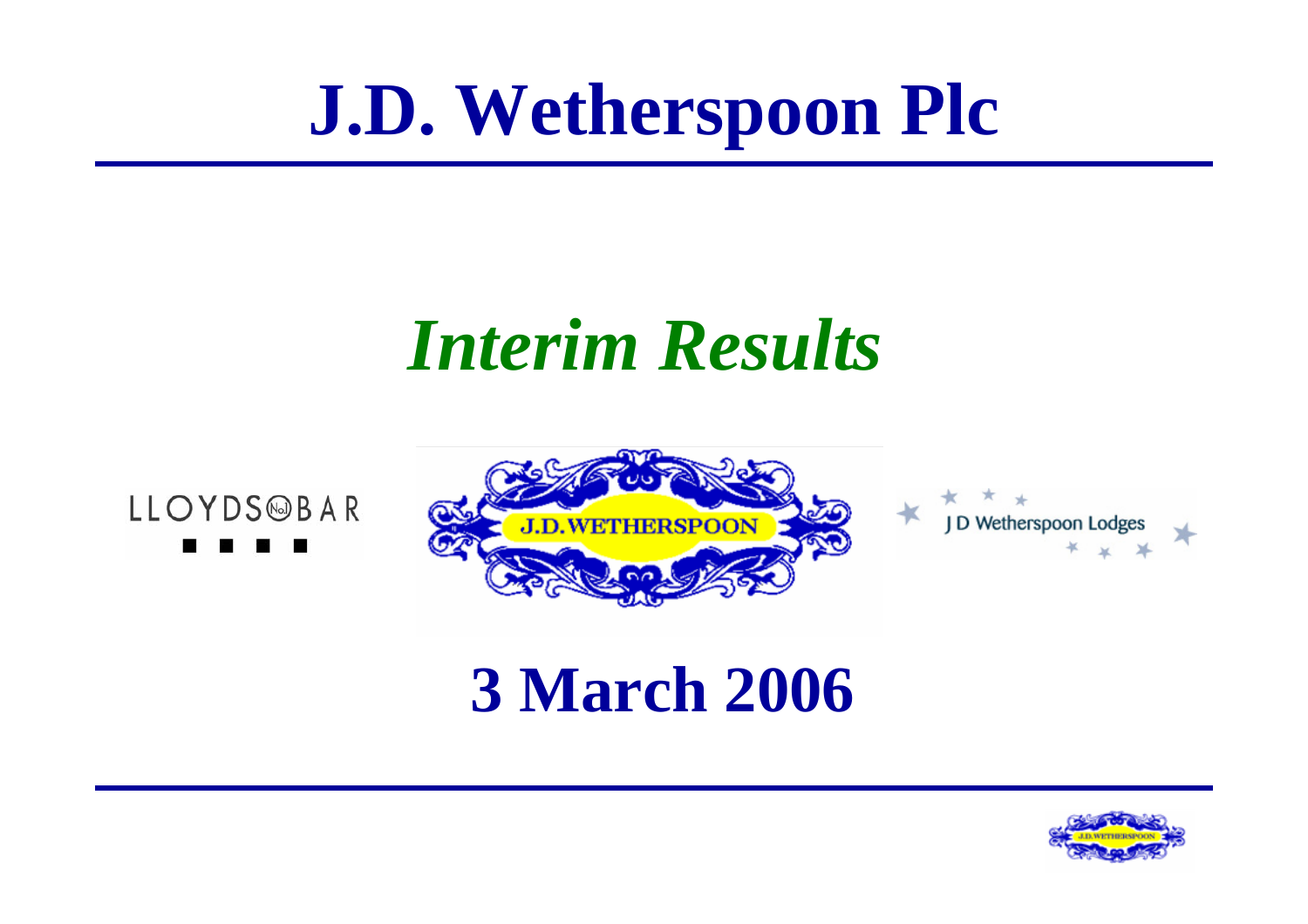#### **Highlights -Six Months to 22 January 2006**

- Turnover up 1% to £406.3m
- Operating profit up 15% to £39.7m
- Profit before tax up 21% to £27.4m
- Earnings per share up 31% to 10.6p
- Free cash flow per share 17.6p (2005: 17.4p)
- Dividend per share increased by 10%

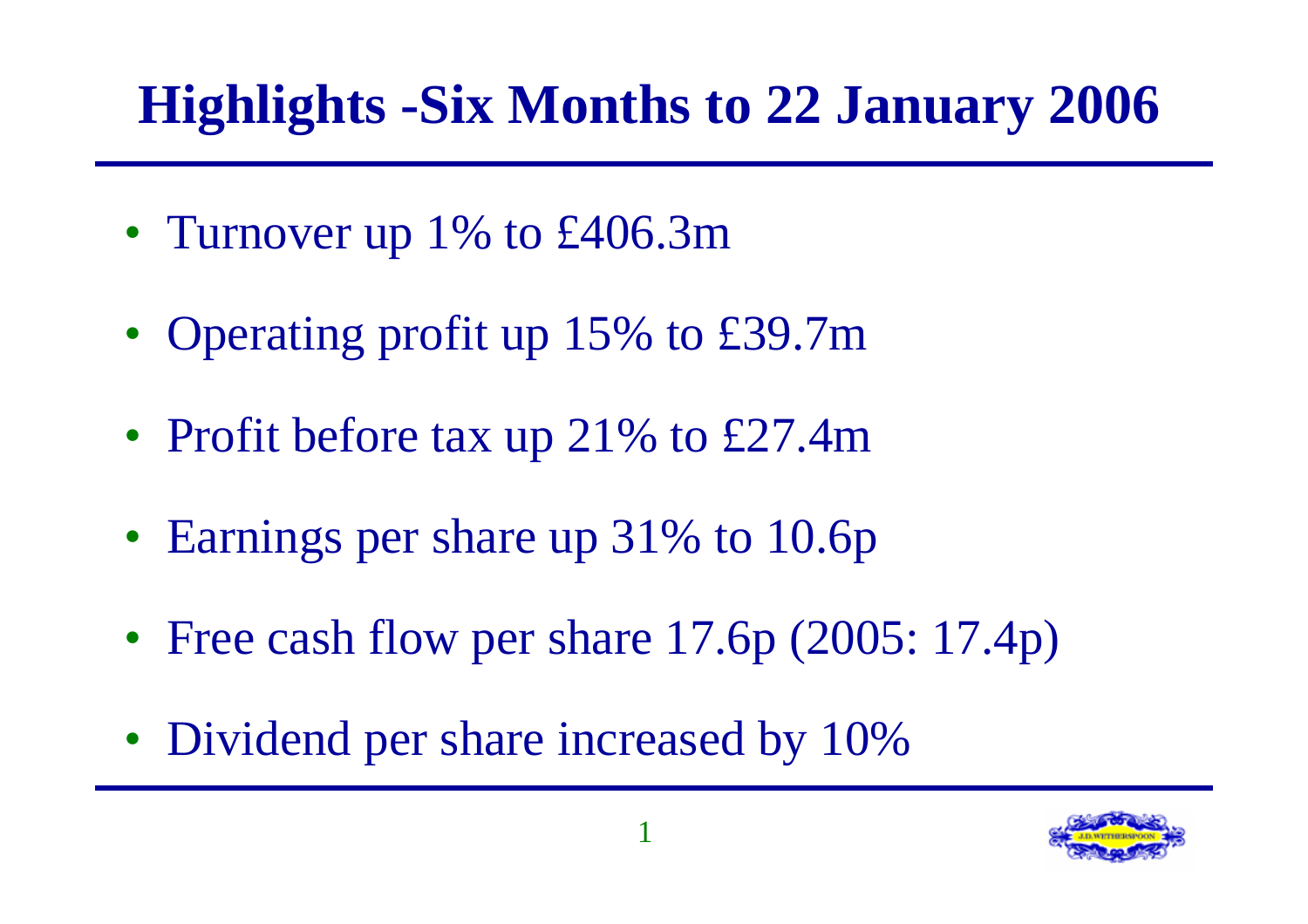#### **Average Sales Per Pub Week (including VAT)**



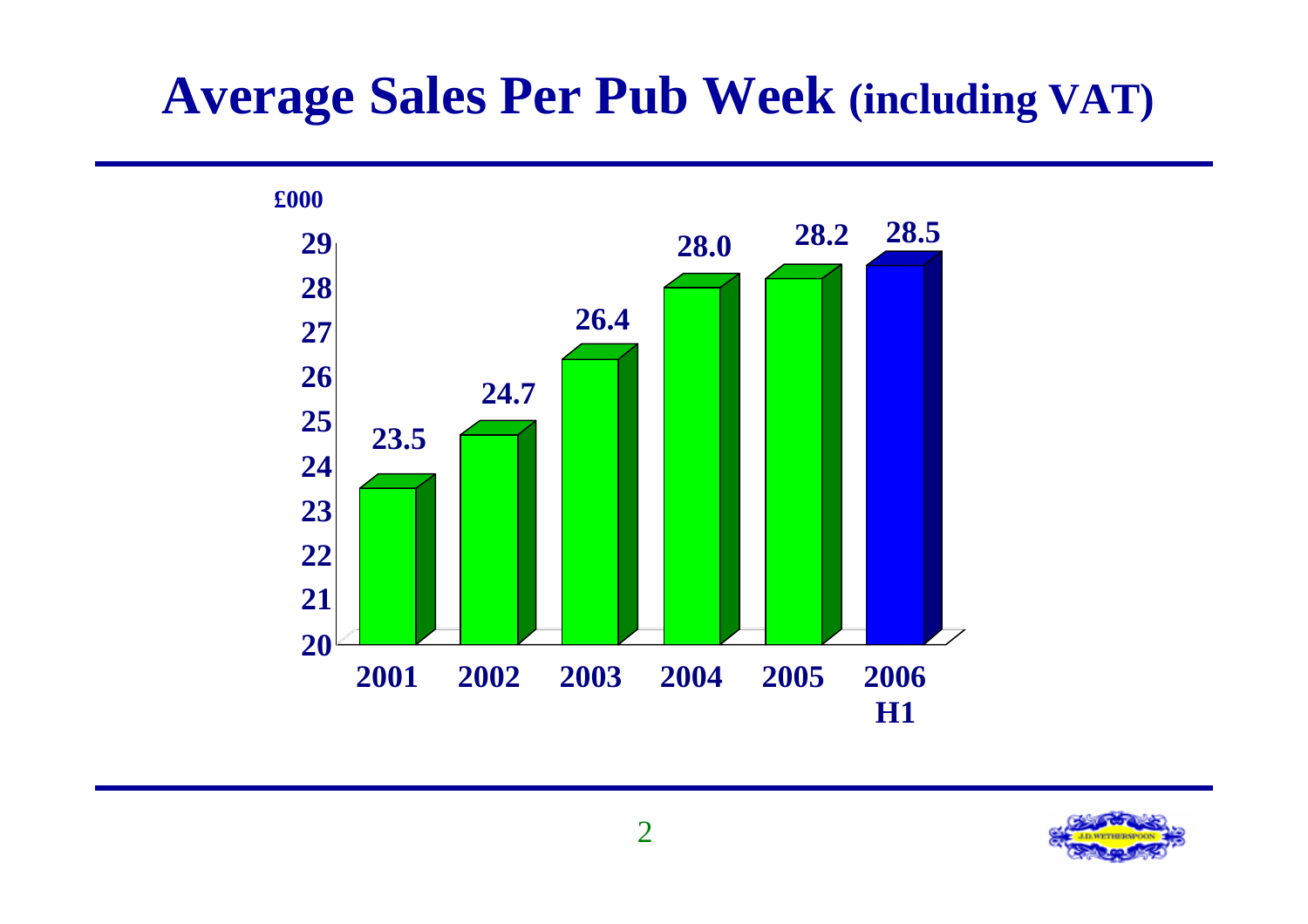#### **Like For Like Sales/Profits**

| $\frac{1}{2}$      | H1<br>2006 | 2005  | 2004  | 2003  | 2002       | 2001 |
|--------------------|------------|-------|-------|-------|------------|------|
| Bar                | $\equiv$   | (1.4) | 2.9   | 2.1   | 3.5        | 6.2  |
| Food               | (0.6)      | 2.1   | 4.2   | 11.4  | 9.9        | 11.4 |
| <b>Total Sales</b> | (0.3)      | (0.6) | 3.4   | 4.1   | 5.0        | 7.5  |
| <b>LFL Profits</b> | 3.7        | (4.0) | (0.7) | (0.9) | <b>3.8</b> | 7.0  |

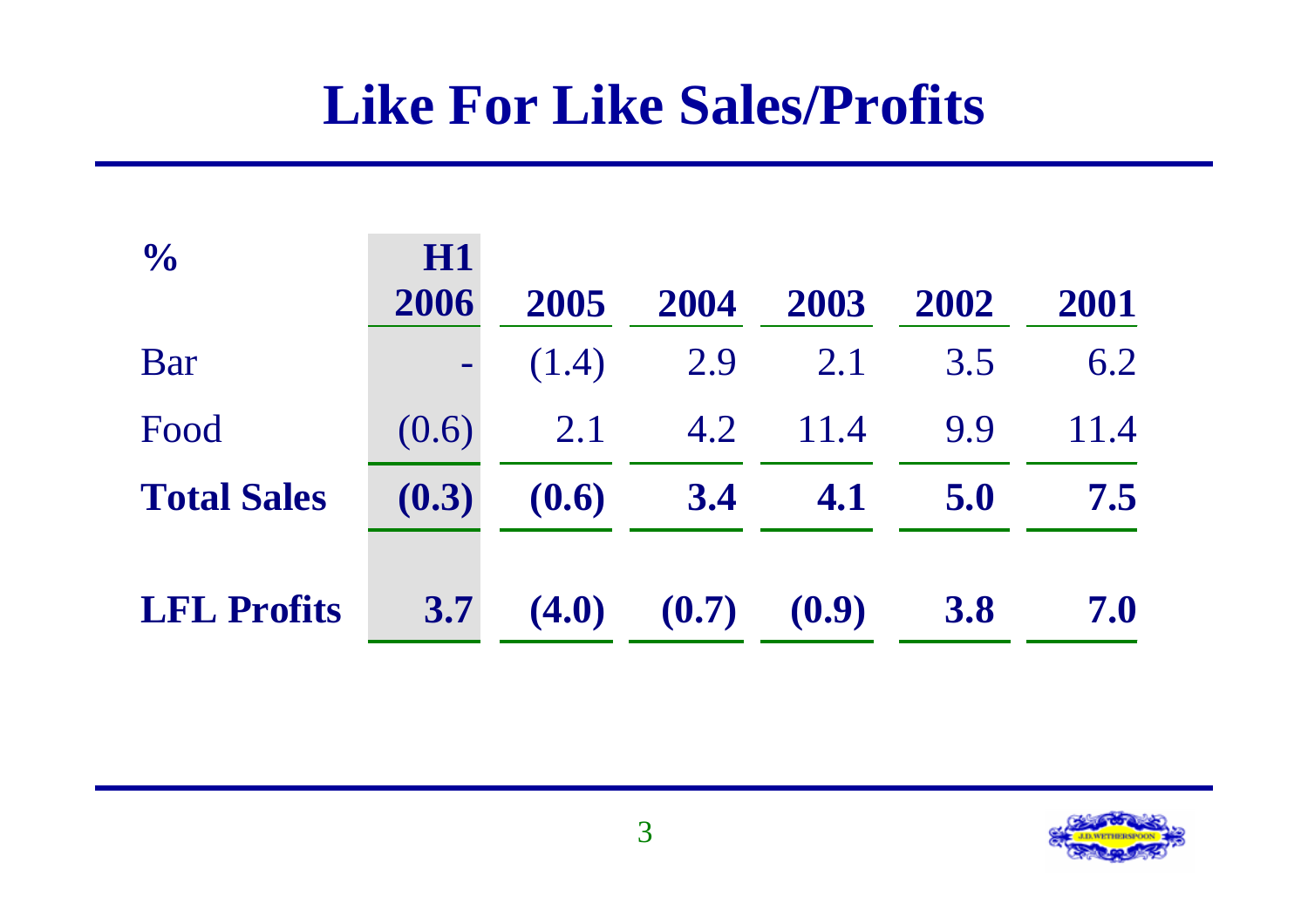#### **Operating Margins - Summary**

|                             |           | H1 2006              |          | H1 2005                |           | <b>FY 2005</b>         |
|-----------------------------|-----------|----------------------|----------|------------------------|-----------|------------------------|
|                             | £000      | % of<br><b>Sales</b> | £000     | $%$ of<br><b>Sales</b> | £000      | $%$ of<br><b>Sales</b> |
| <b>Turnover</b>             | 406,326   | $\blacksquare$       | 403,341  |                        | 809,861   |                        |
| <b>Pub Operating Profit</b> | 77,916    | <b>19.2</b>          | 74,140   | 18.4                   | 152,505   | 18.8                   |
| <b>Head Office Costs</b>    | (15,681)  | (3.9)                | (16,908) | (4.2)                  | (31, 428) | (3.9)                  |
| Share incentive plan        | (811)     | (0.2)                | (405)    |                        | (985)     | (0.1)                  |
| Licensing reform costs      | (596)     | (0.1)                | (109)    | ۰                      | (1,330)   | (0.2)                  |
| Depreciation                | (21, 136) | (5.2)                | (22,072) | (5.5)                  | (47,256)  | (5.8)                  |
| <b>Operating Profit</b>     | 39,692    | 9.8                  | 34,646   | 8.6                    | 71,506    | 8.7                    |

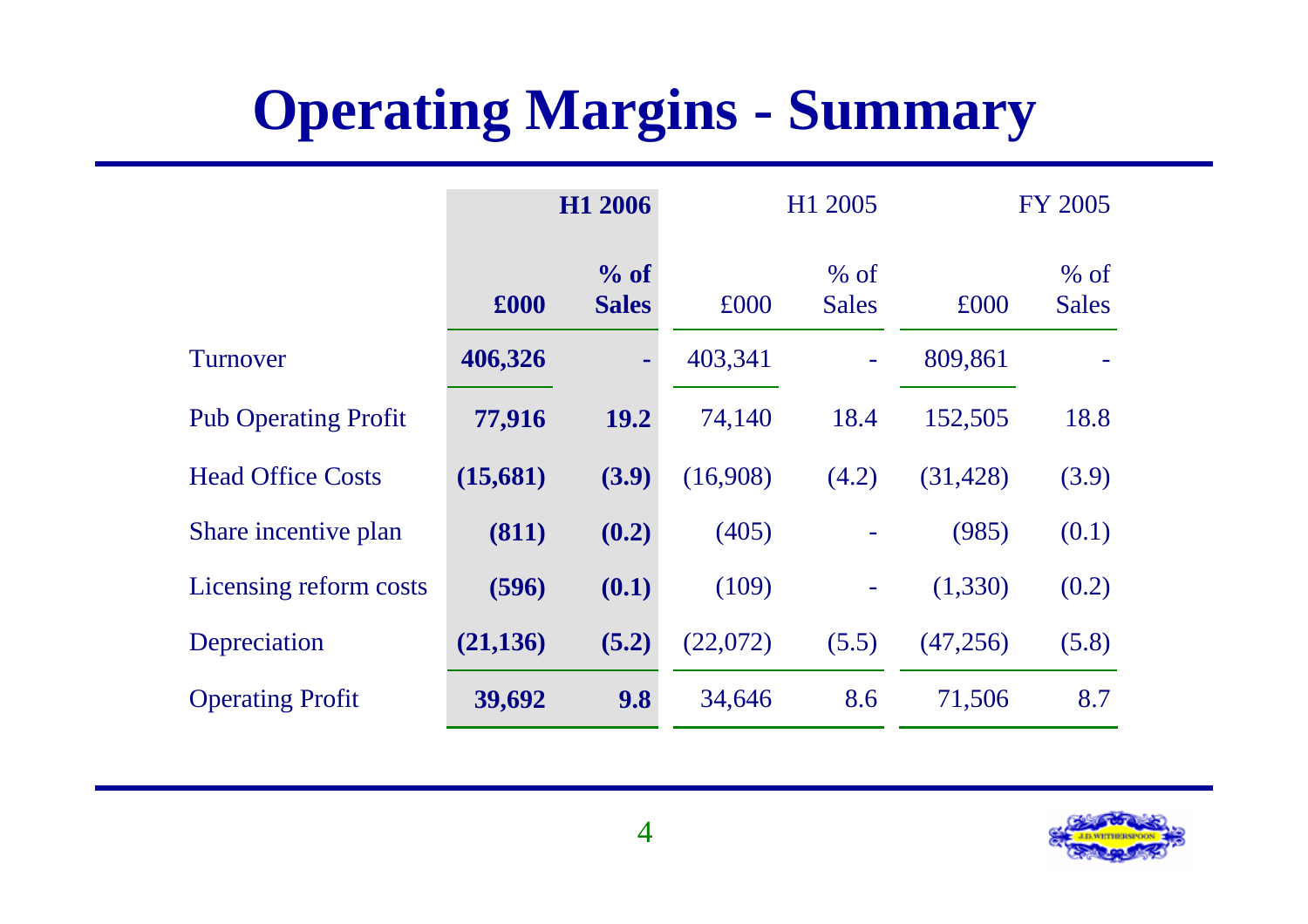### **IFRS (Full Year Impact)**

|                                     |                        | $\pounds$ m       |
|-------------------------------------|------------------------|-------------------|
| • P&L impact minimal - depreciation |                        | 0.9               |
|                                     | - lease incentives     | 0.2               |
|                                     | <b>Increase in PBT</b> | £1.1m             |
| • Shareholders' funds               | - depreciation         | 0.9               |
|                                     | - lease incentives     | (4.8)             |
|                                     | - hedging              | (11.5)            |
|                                     | - tax on hedging       | 3.4               |
|                                     | - taxation             | (14.2)            |
|                                     | - dividends            | 4.9               |
|                                     | <b>Reduction in SF</b> | $\pounds$ (21.3)m |

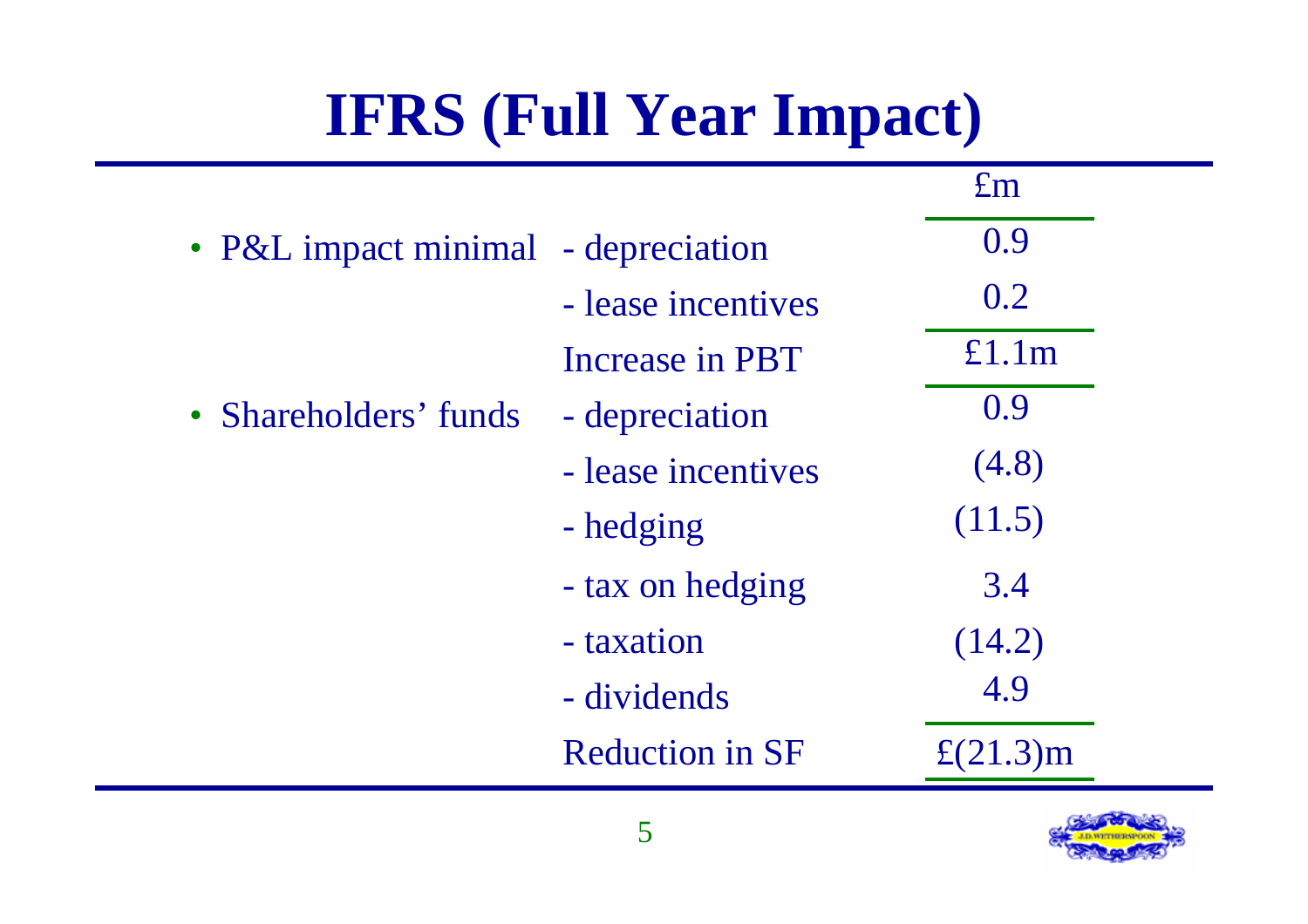#### **Cash Flow**

|                                        | H1        | H1       | <b>FY</b> |
|----------------------------------------|-----------|----------|-----------|
|                                        | 2006      | 2005     | 2005      |
| Cash from operations                   | 60,826    | 62,002   | 123,460   |
| Interest and tax                       | (22,350)  | (18,937) | (36,697)  |
| Investments in existing pubs           | (6,695)   | (8,180)  | (14, 173) |
| Investment in own shares (SIP)         | (1,765)   | (1,989)  | (3,816)   |
| Free cash flow                         | 30,016    | 32,896   | 68,774    |
| <b>Dividends</b>                       | (4,749)   | (4,839)  | (7,520)   |
| Re-financing costs                     | (1, 367)  |          |           |
| Interest received                      |           | 3,555    | 3,555     |
| Disposal proceeds                      | 2,448     | 6,546    | 8,547     |
| Investments in new pubs                | (9,242)   | (18,616) | (24, 495) |
| Cash flow before share capital changes | 17,106    | 19,542   | 48,861    |
| <b>Share buybacks</b>                  | (24, 042) | (9,416)  | (45,718)  |
| Issue of new shares                    | 1,082     | 86       | 271       |
| Movement in net debt                   | (5,854)   | 10,212   | 3,414     |
| Free cash flow per share               | 17.6p     | 17.4p    | 37.1p     |

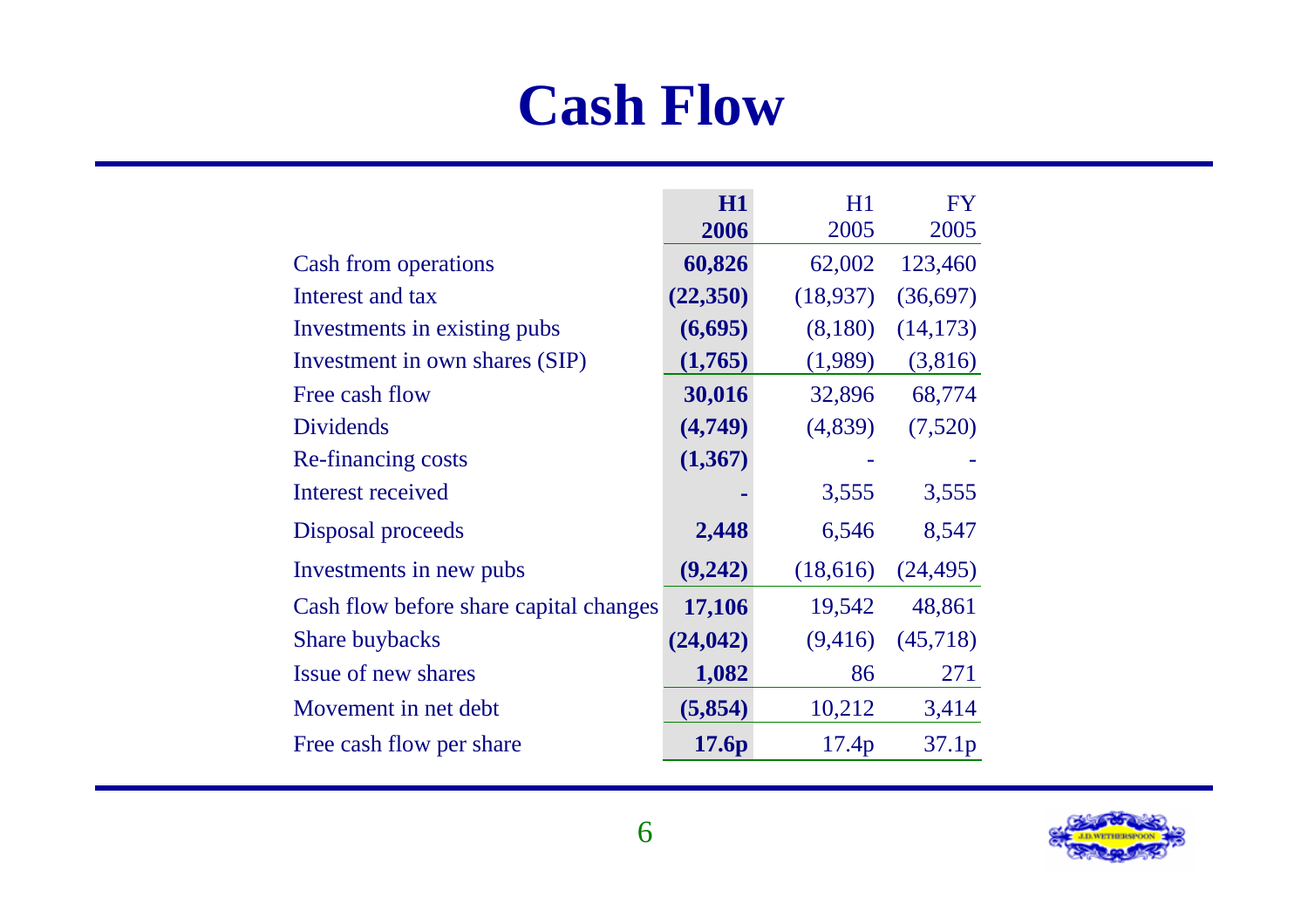#### **Financial - Funding**

|                                        | <b>H1</b><br>2006 | H1<br>2005 | FY<br>2005 |
|----------------------------------------|-------------------|------------|------------|
| Net debt / EBITDA                      | 2.8               | 2.8        | 2.8        |
| Interest cover (times)                 | 3.2               | 2.9        | 2.9        |
| Fixed charge cover (times) - statutory | 1.7               | 1.6        | 1.6        |
| - excluding<br>depreciation            | 2.3               | 2.3        | 2.3        |

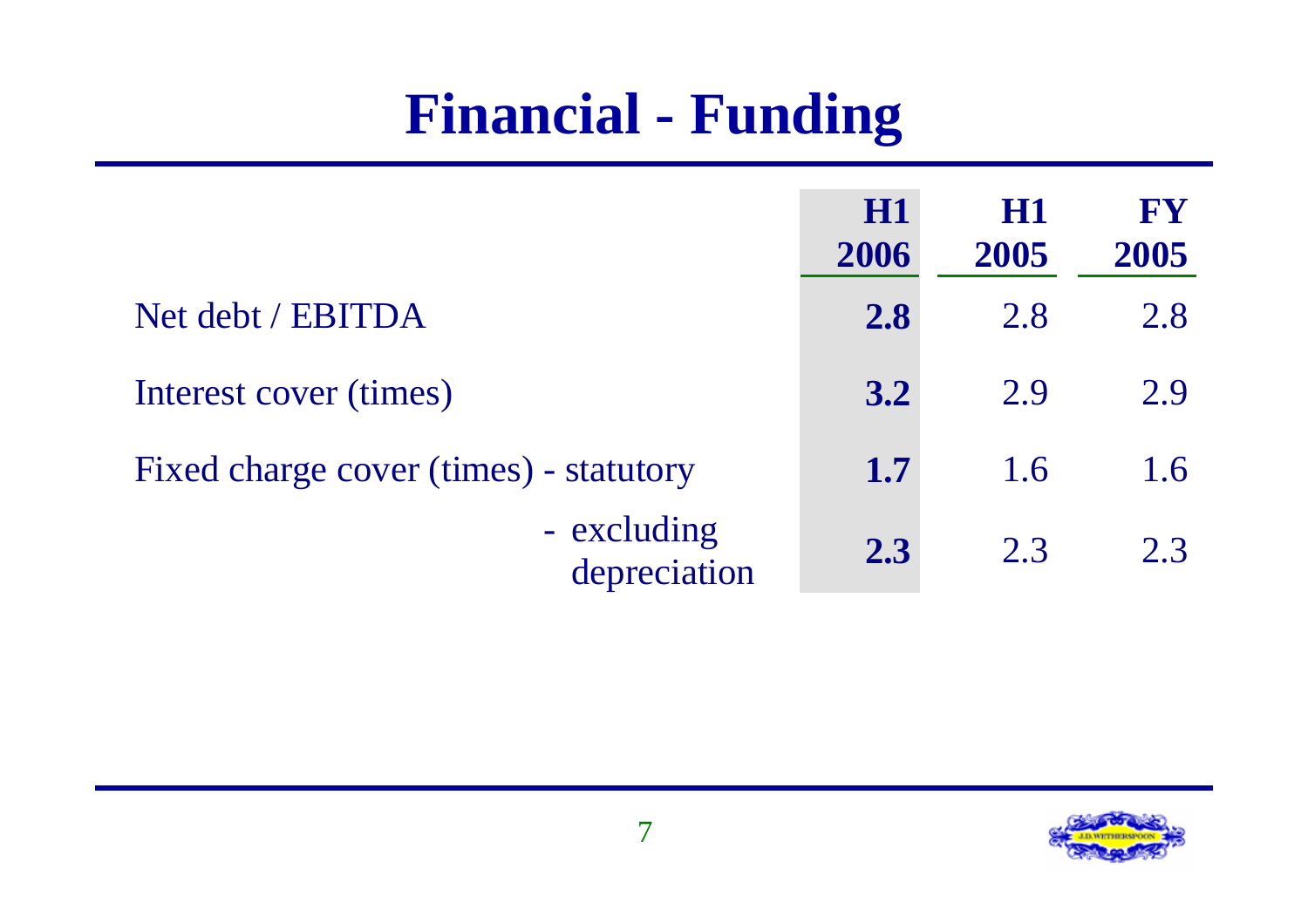#### **New Banking Facility**

- 5 year facility
- Expanded bank group
- Total facilities £472m
- Attractive terms

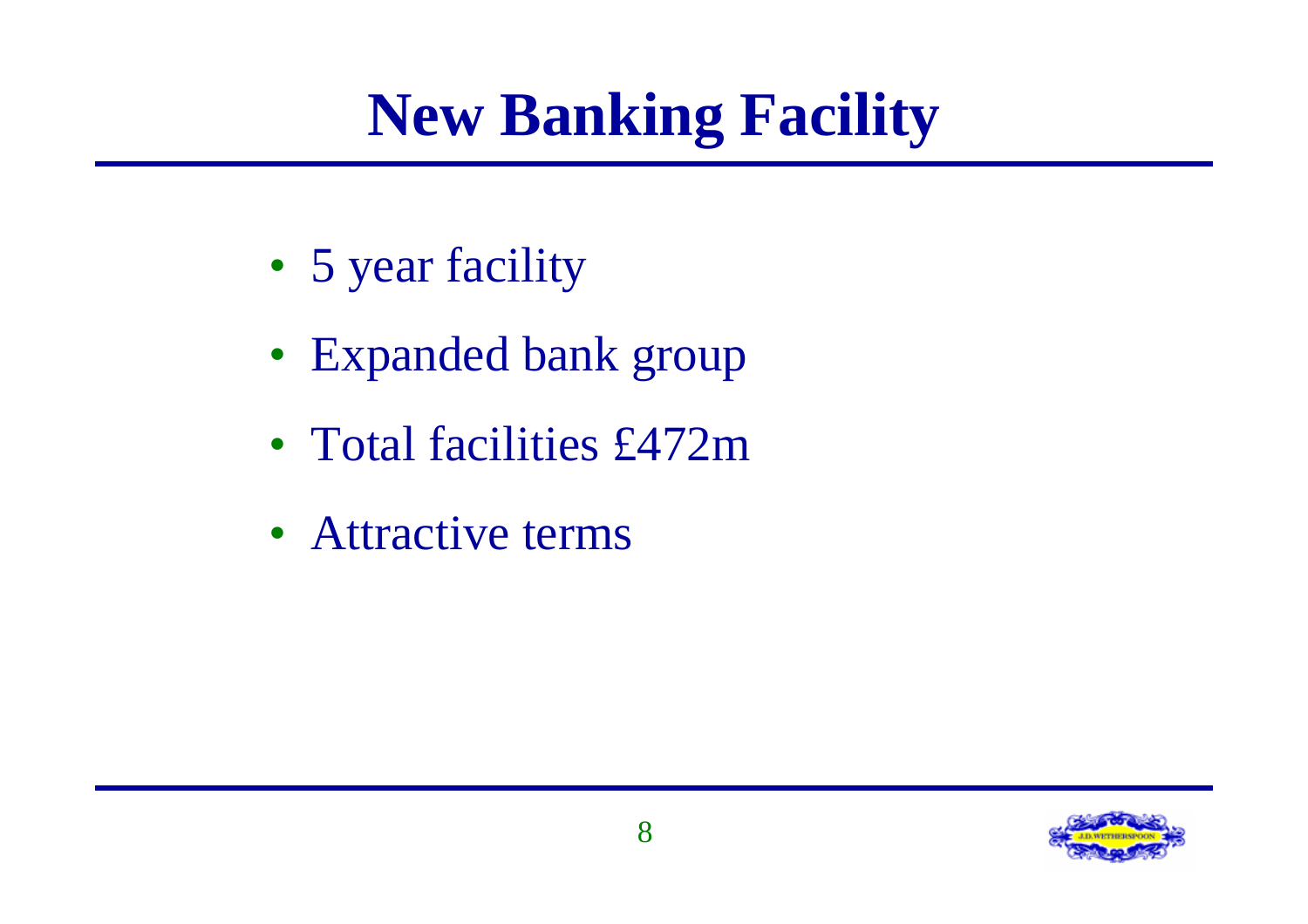#### **ROC/CROCCE/ROE**

|                         | <b>H1</b><br>2006 | H1<br>2005 | FY<br>2005 |
|-------------------------|-------------------|------------|------------|
| • P&L return on capital | $10.2\%$          | 8.8%       | 9.2%       |
| $\bullet$ Crocce        | $11.5\%$          | 11.2%      | 11.7%      |
| • P&L return on equity  | $14.0\%$          | 10.5%      | 11.5%      |
| • Cash return on equity | $13.9\%$          | 13.6%      | 14.3%      |

Detailed calculations included in appendix D

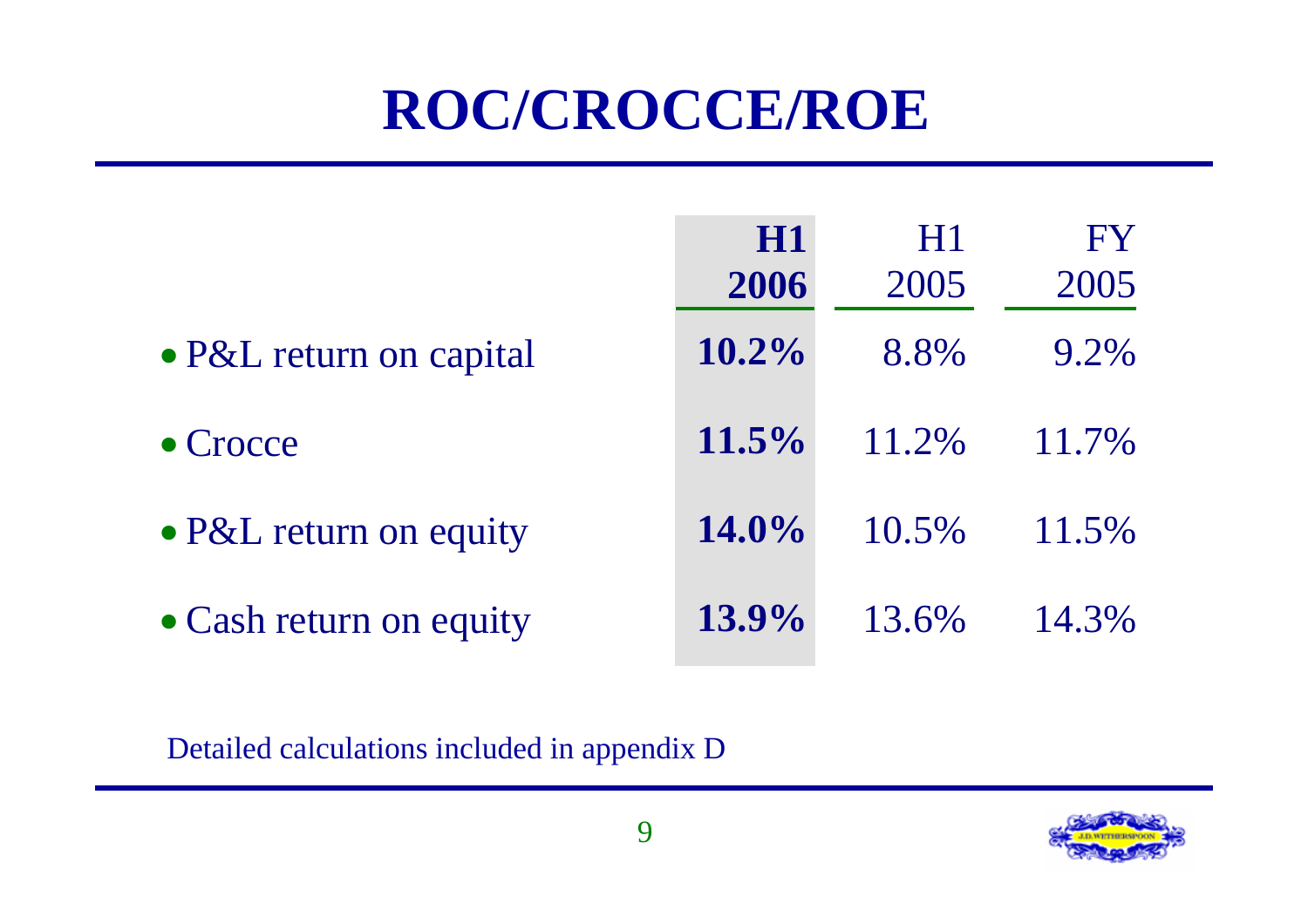#### **2007**

## FINANCIAL TIMES FRIDAY FEBRUARY 17 2006

**ENERGY CRUNCH:** As Britain's manufacturers face sparing prices, Europe cracks down on subsidies

#### Industry faces 90% increase in gas prices

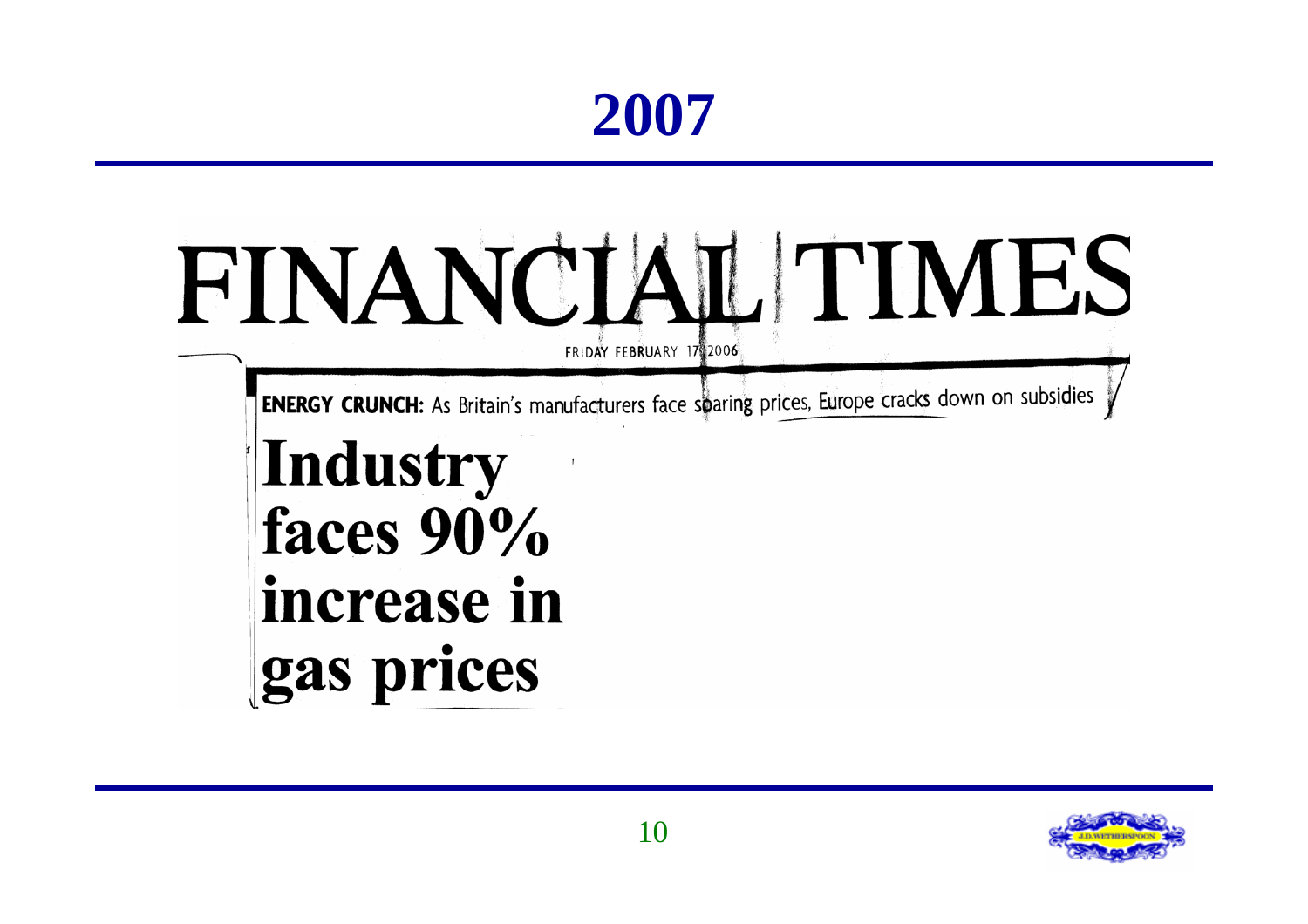#### **2007**

- Utilities increase circa £8m based on current market rates
- Minimum wage +6% (October 2006)
- Increased re-investment

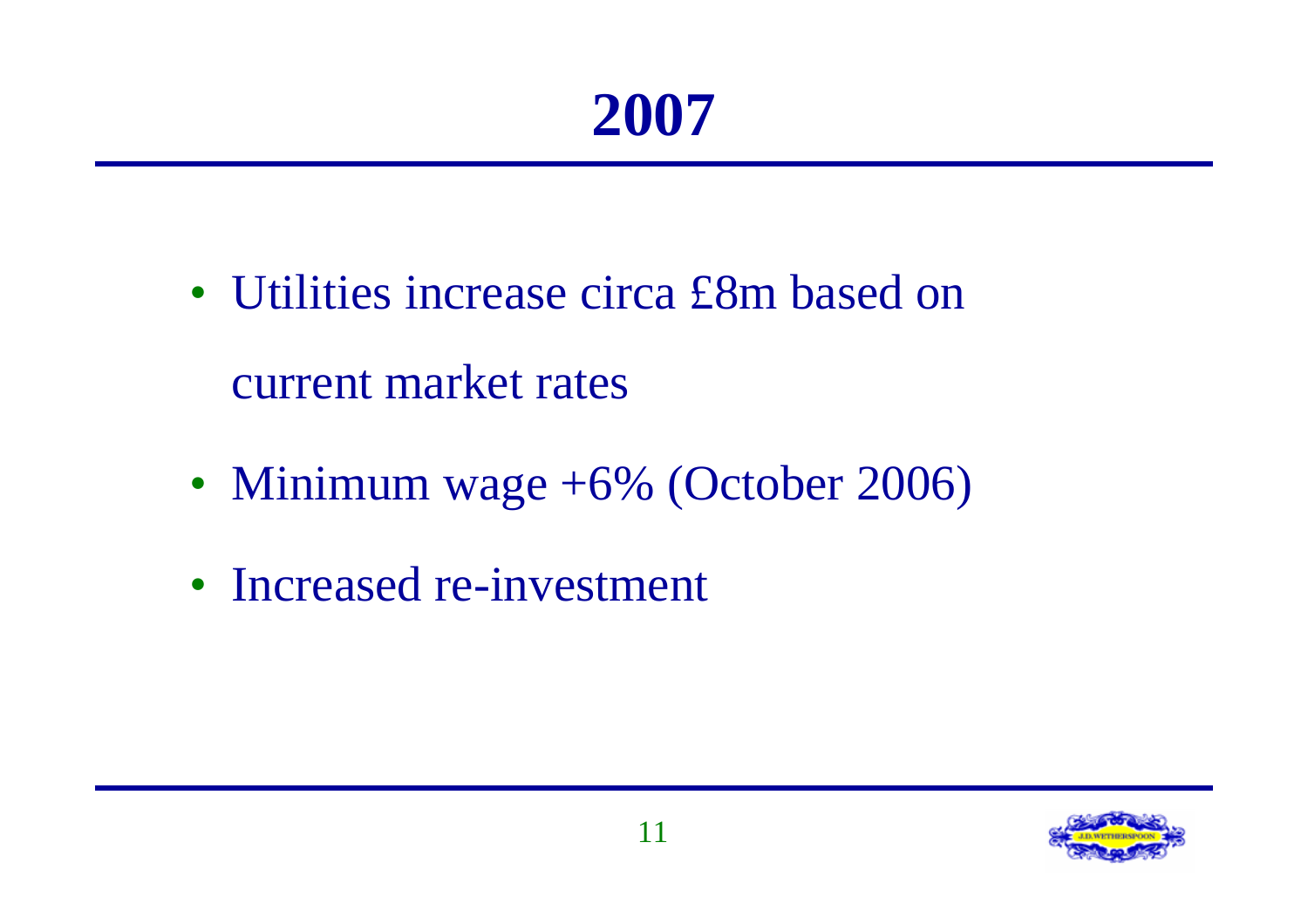# **Trading Update**

- High weekly sales
- Sensible action on cost base
- Innovation/continuous improvement
- Continued focus on cash flow

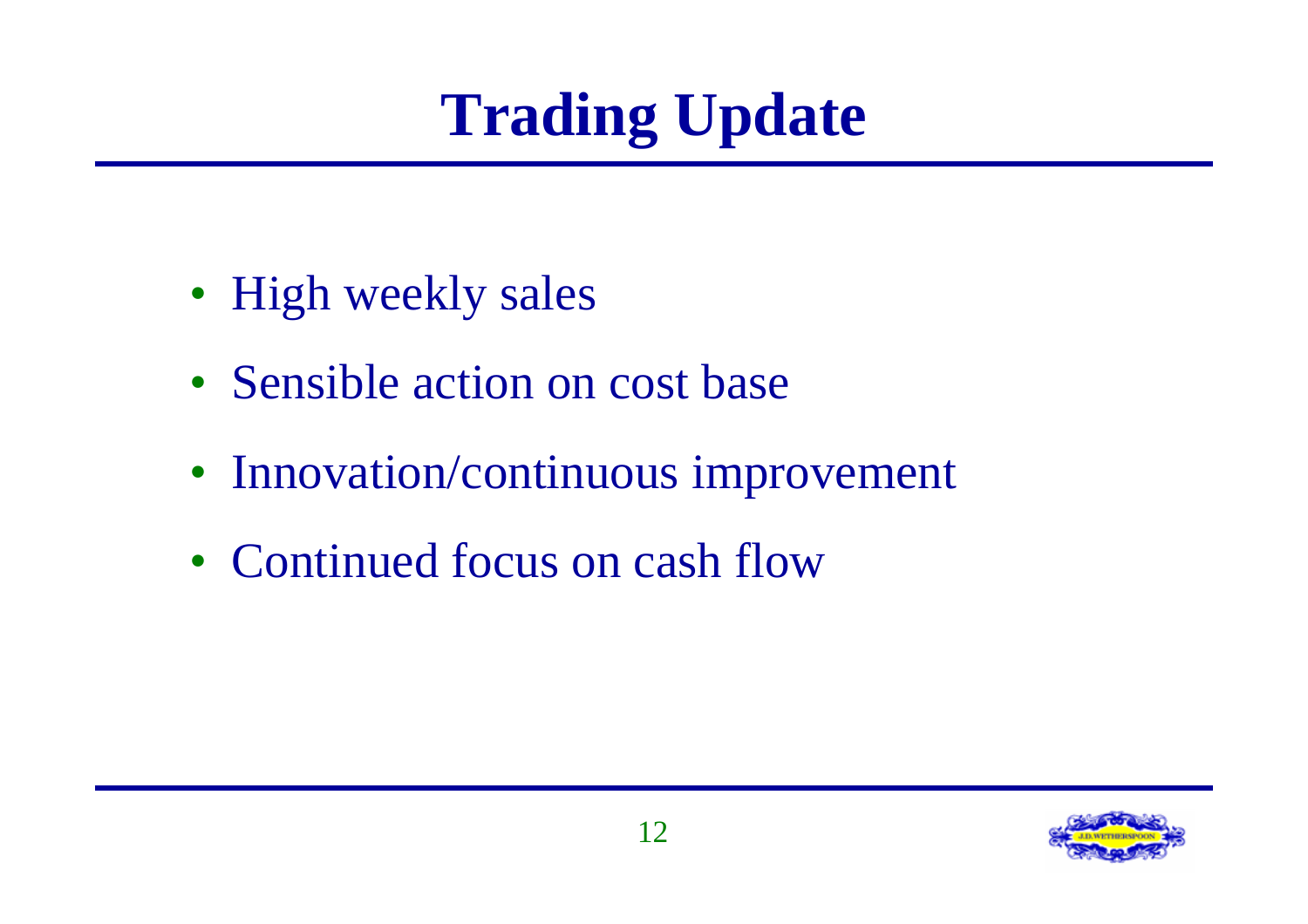#### **Responsible Retailing**

- Responsible drinking
	- Spirits pricing
	- 2 for 1 offers
	- Timed promotions
- 2005 Responsible Drinks Retailing award

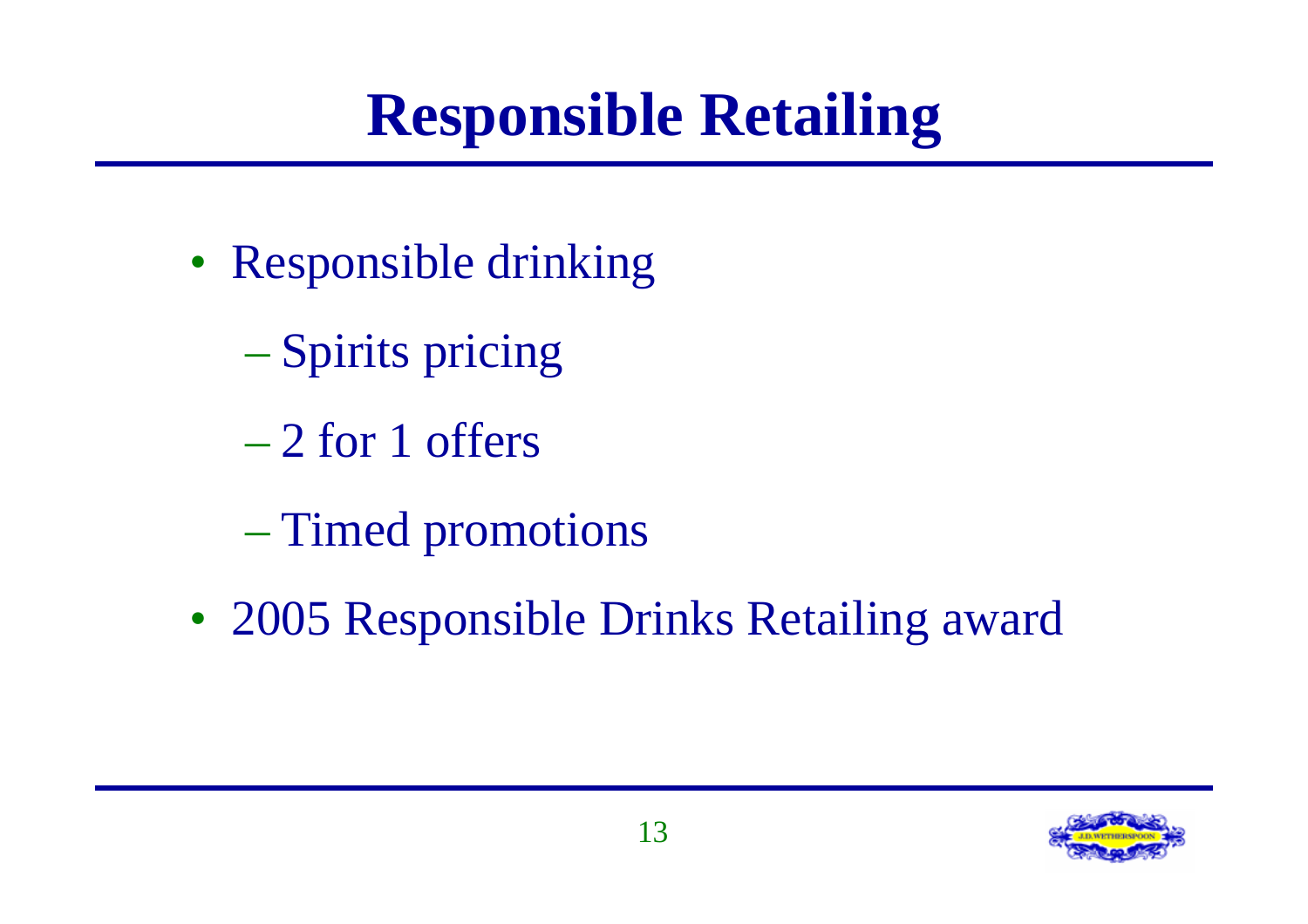

- Training awards
- Toilet awards
- Design awards
- Good Beer Guide
- Cask Marque
- Healthy eating award (kids menu)

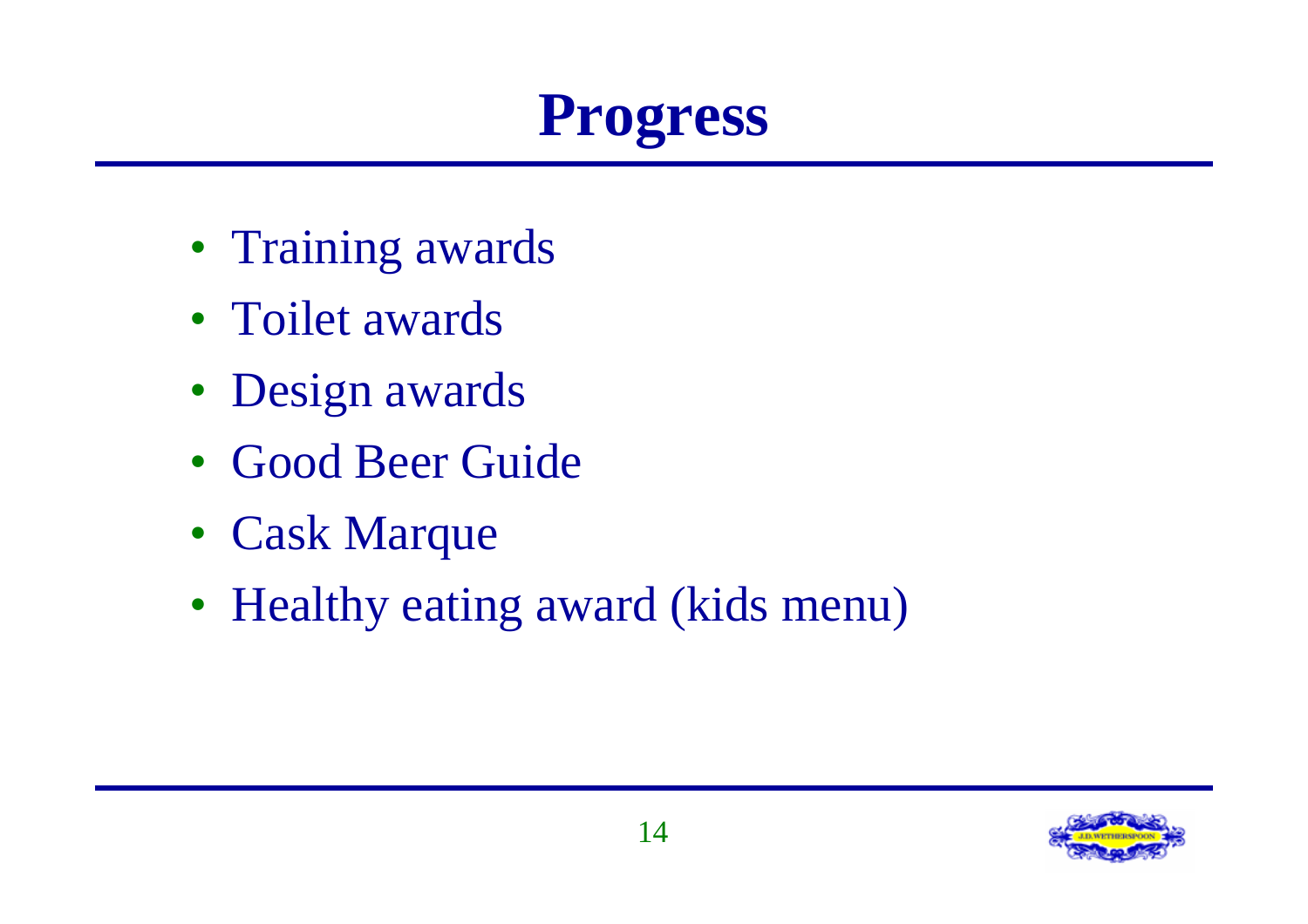#### **Non-Smoking**

- 49 pubs at February 2006
- 37 conversions
- $\cdot$  12 new
- Average cost of conversion £50k

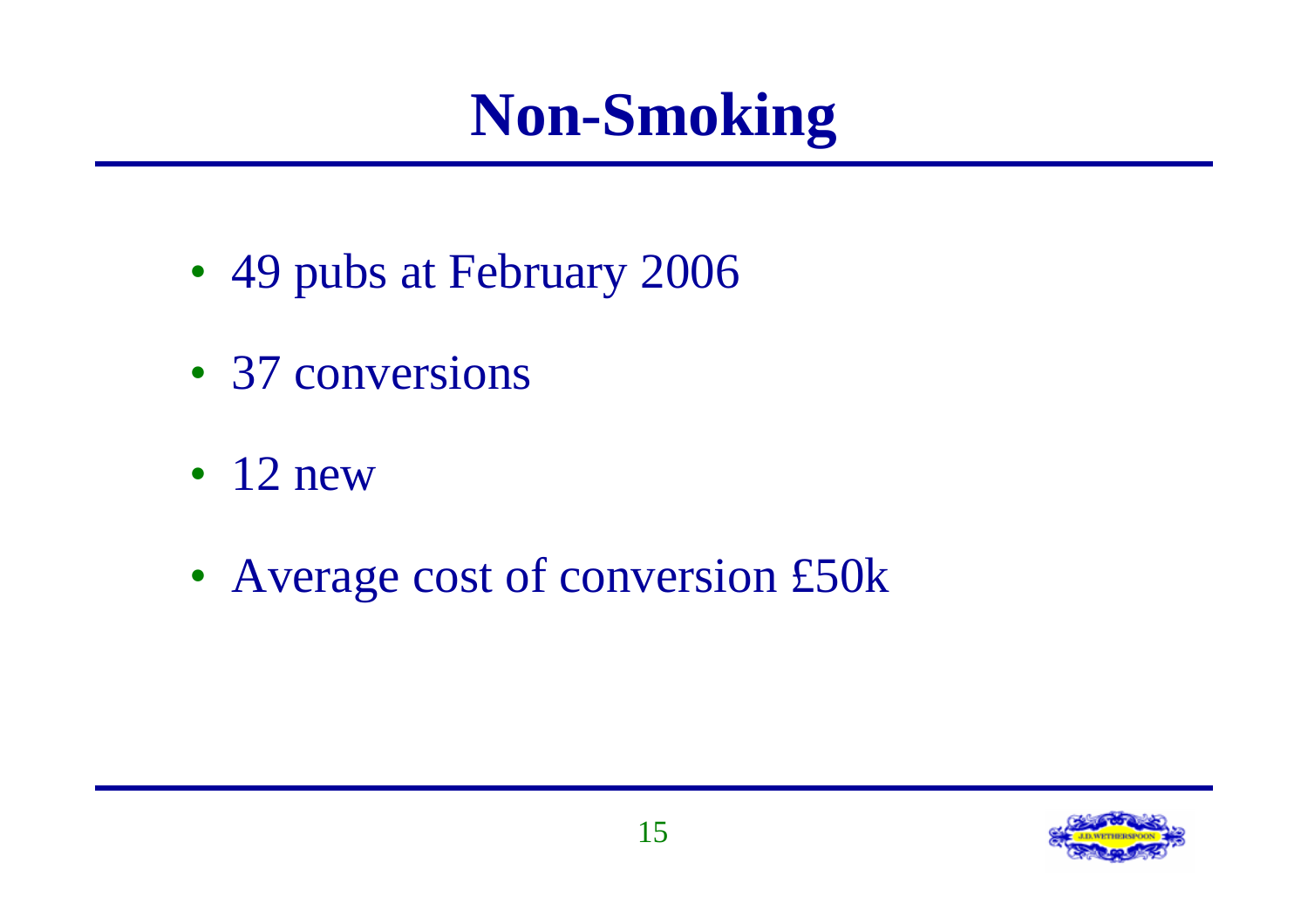### **Non-Smoking**

- Q2 performance (3 months to 22 January)
	- Sales down 7.6%
	- Food mix 39%
	- Machines mix 3.5%
	- Pub operating margin down 4%
- Future plans
	- $-$  Scotland (38 pubs  $-$  26 March 2006)
	- New openings, existing conversions pipeline
	- Wait for legislation (Summer 2007)

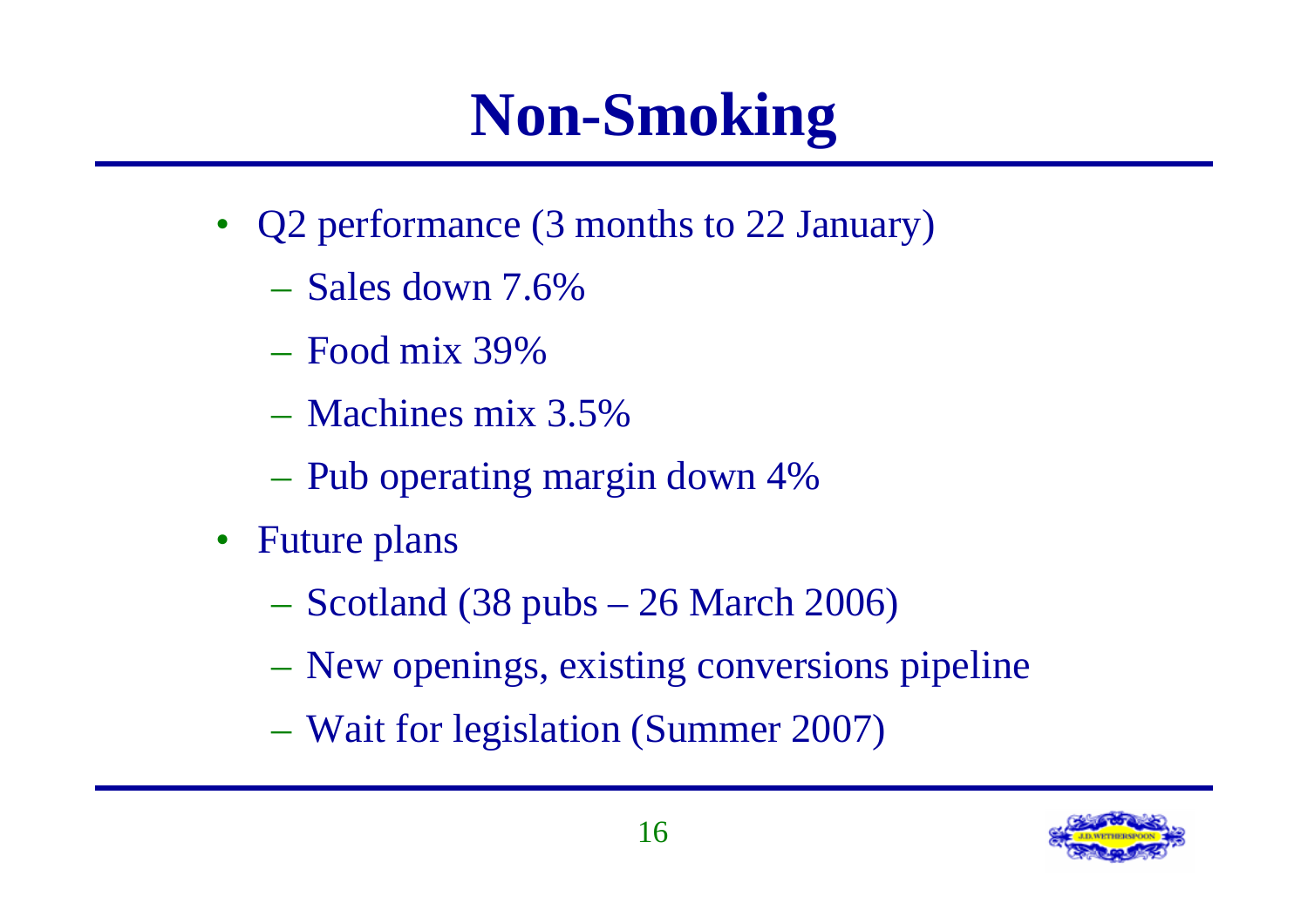#### **Coffee Rip-Off**



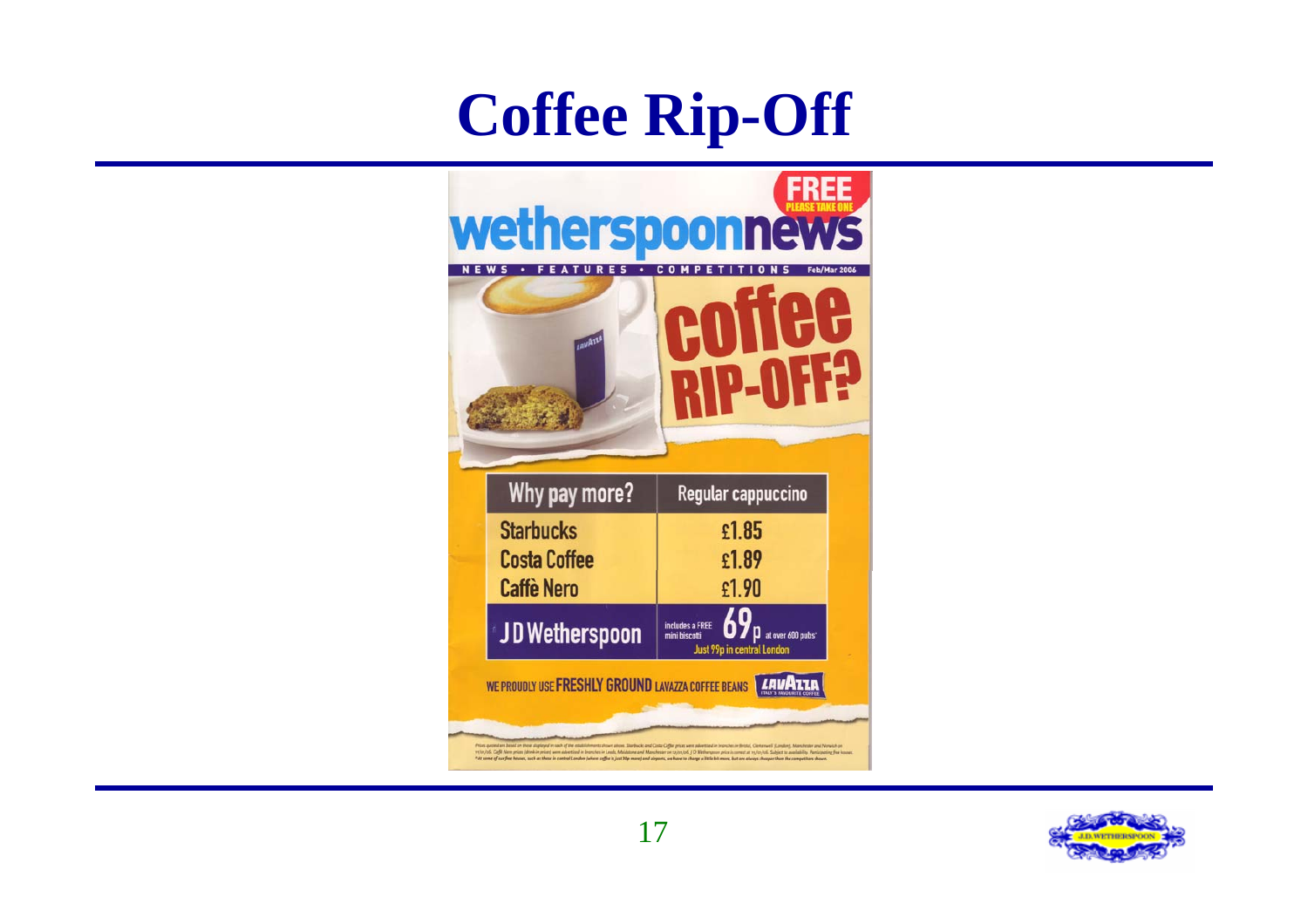### **New Licensing Legislation**

- Standard hours 9am midnight
- Focus on breakfasts / coffee
- No increase in alcohol drinks consumption
- General behaviour trends

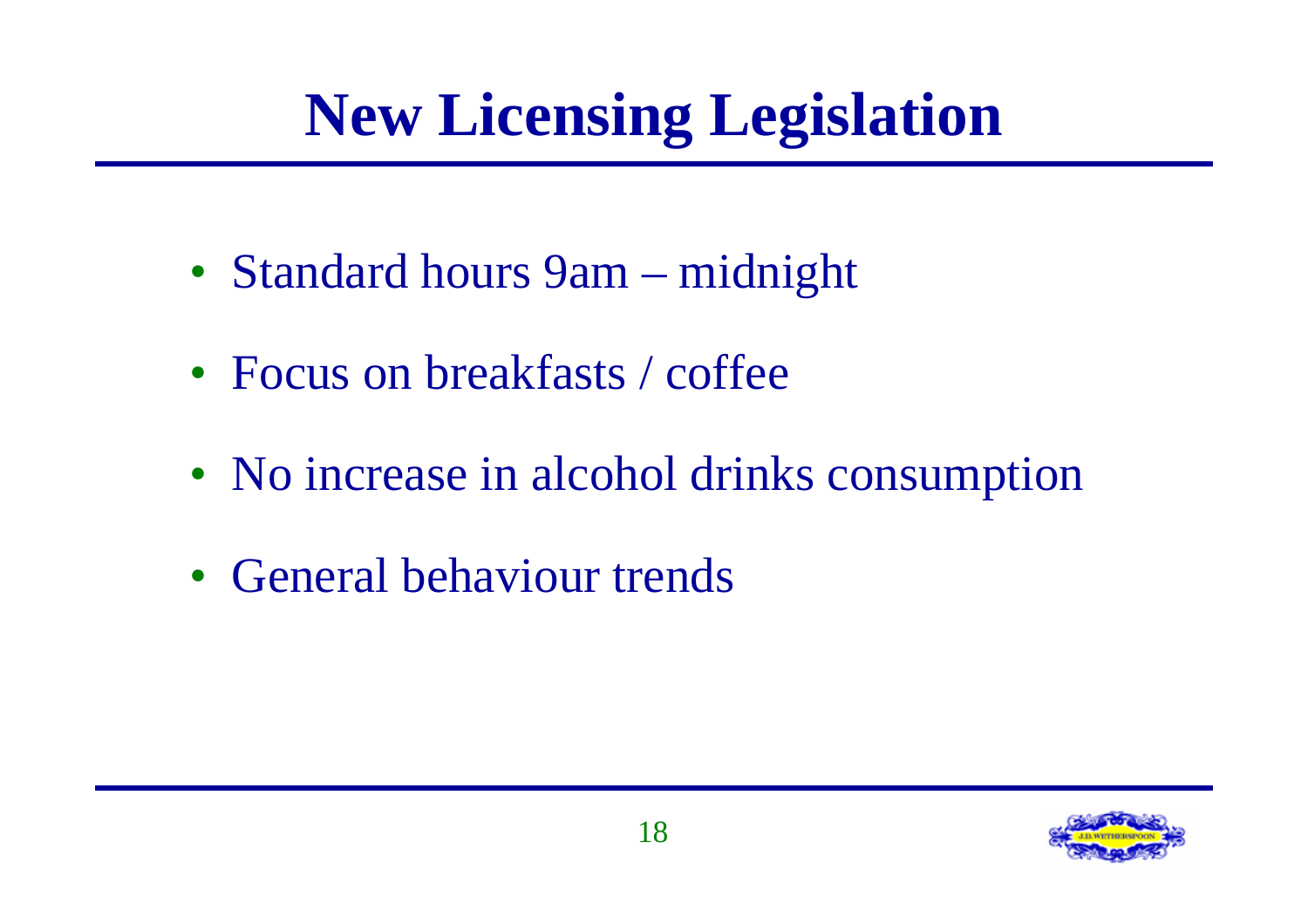# **Current Trading and Outlook**

- February  $(+1.9\%)$  LFL sales
- Continued focus on costs
- H2 challenges Scotland

World Cup

- Investment where necessary
- Smoking bans ahead
- Confident of longer term prospects

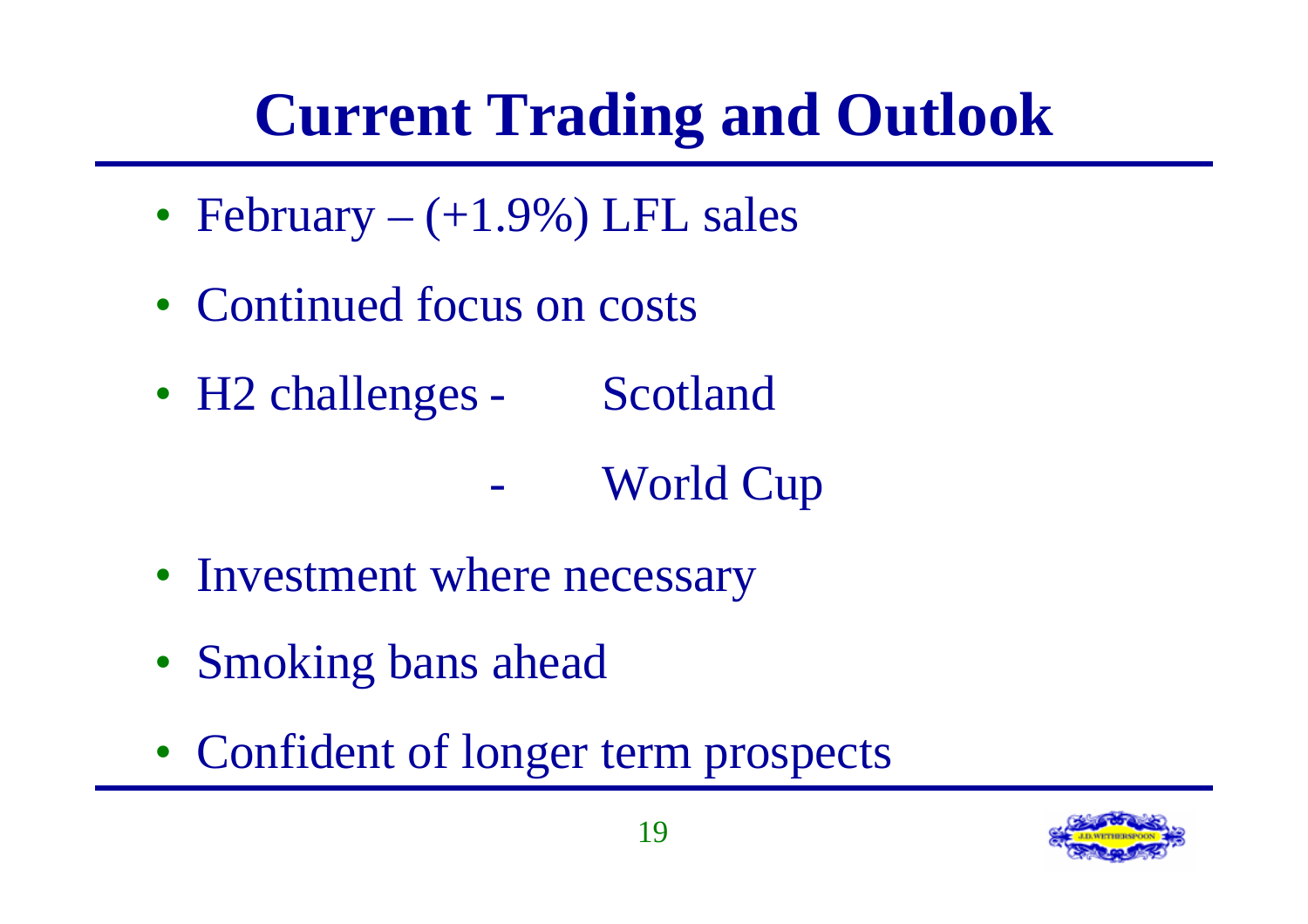# **Appendices**

- A 10 Year Financial Graphs
- B 10 Year Trends
- C Capital Trends
- D ROC/CROCCE/ROE Calculations

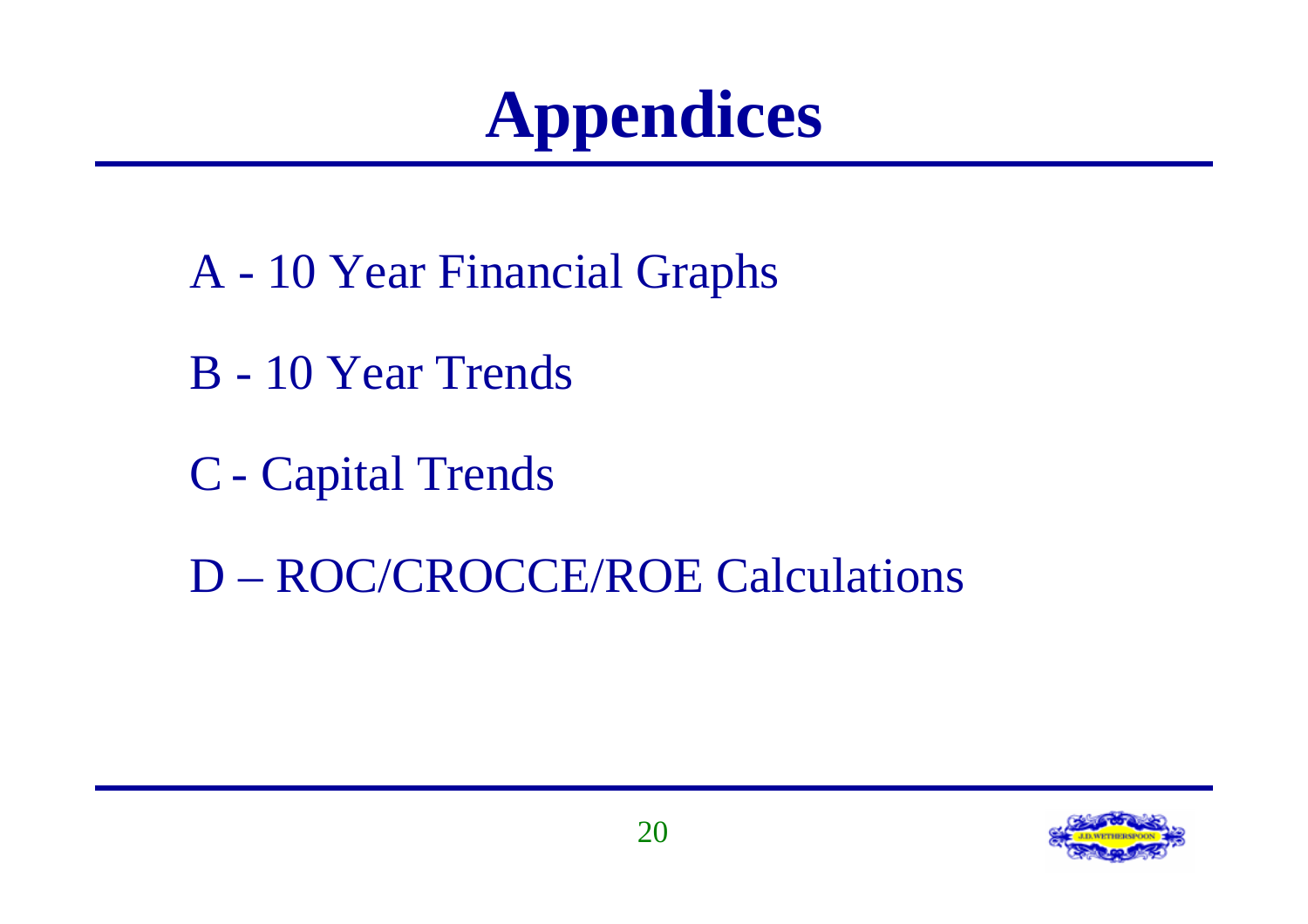#### **10 Year Summary Appendix A**



**100.5**

**139.4**

**188.5**

**269.7**

**1996 1997 1998 1999 2000 2001 2002 2003 2004 2005**

#### **Average Sales Per Pub Week (including VAT)**



**Profit Before Tax**



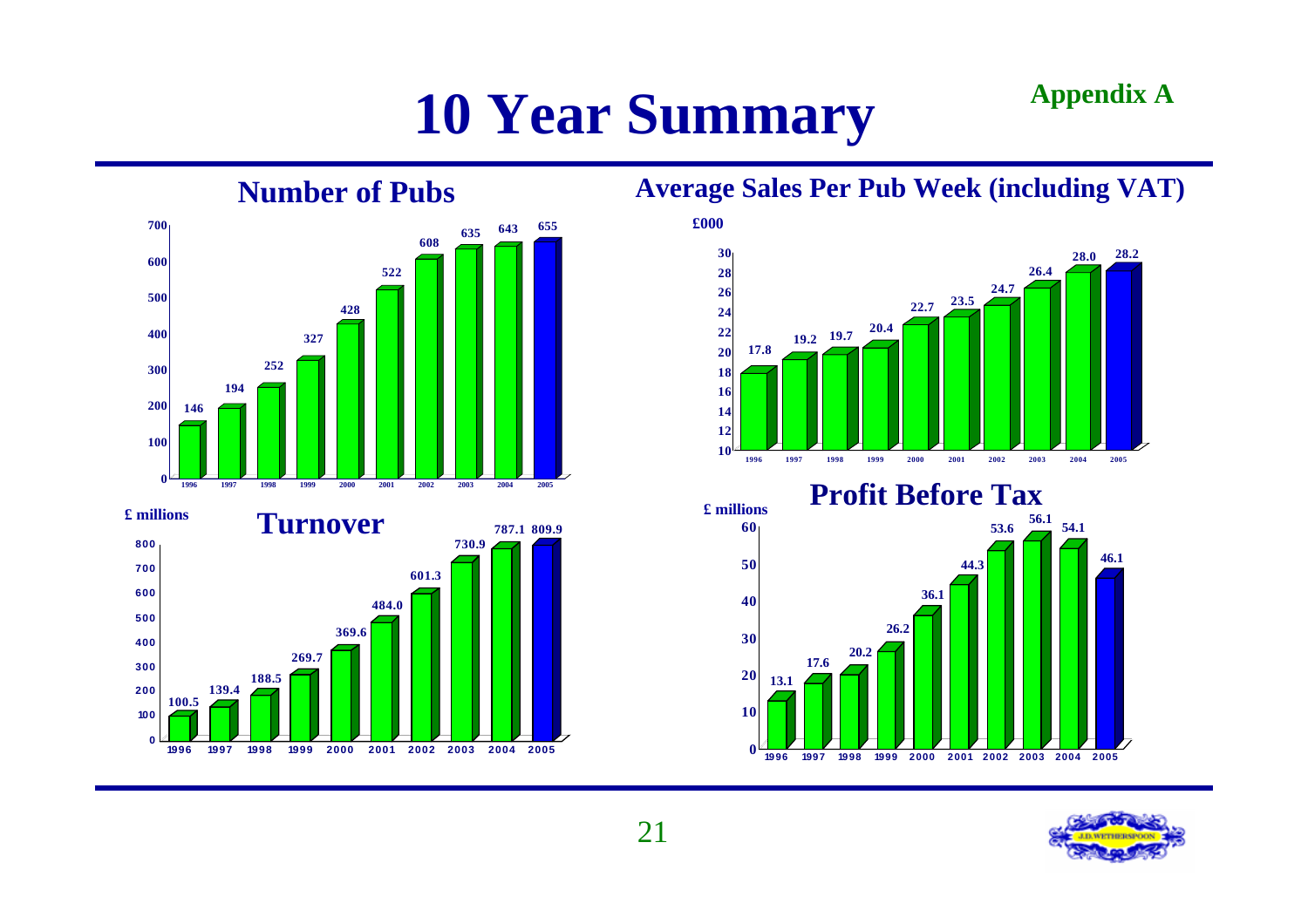#### **JDW - Financial Trends**

|                                         | 1996  | 1997  | 1998  | 1999  | 2000        | 2001  | 2002  | 2003  | 2004  | 2005  | H1<br>2006  |
|-----------------------------------------|-------|-------|-------|-------|-------------|-------|-------|-------|-------|-------|-------------|
| Sales per pub $(\text{\pounds}000)$     | 786   | 848   | 872   | 904   | 1,004       | 1,040 | 1,093 | 1,169 | 1,239 | 1,246 | 1,261       |
| EBITDA per pub $(\text{\pounds}000)(1)$ | 177.6 | 190.8 | 184.9 | 188.0 | 203.8 205.9 |       | 207.4 | 201.9 | 204.4 | 195.7 | 202         |
| Number of pubs                          | 146   | 194   | 252   | 327   | 428         | 522   | 608   | 635   | 643   | 655   | 654         |
| $%$ freeholds $(\%)$                    | 35    | 31    | 30    | 21    | 32          | 40    | 42    | 42    | 41    | 41    | 41          |
| $CROCCE$ $(\%)(2)$                      | 17.1  | 14.1  | 15.0  | 15.7  | 15.6        | 15.3  | 13.9  | 13.0  | 12.6  | 11.6  | <b>11.4</b> |
| Cash return on equity $(\%)$ (2)        | 21.7  | 18.3  | 20.8  | 20.9  | 20.3        | 20.1  | 18.8  | 17.1  | 15.8  | 14.3  | <b>13.8</b> |
| Free cash flow per share (pence)        | 11.3  | 14.4  | 13.3  | 20.3  | 24.2        | 29.1  | 33.5  | 38.8  | 36.7  | 37.1  | 17.6p       |

(1) Excluding sale & leaseback

(2) See appendix D for calculation

**Appendix B**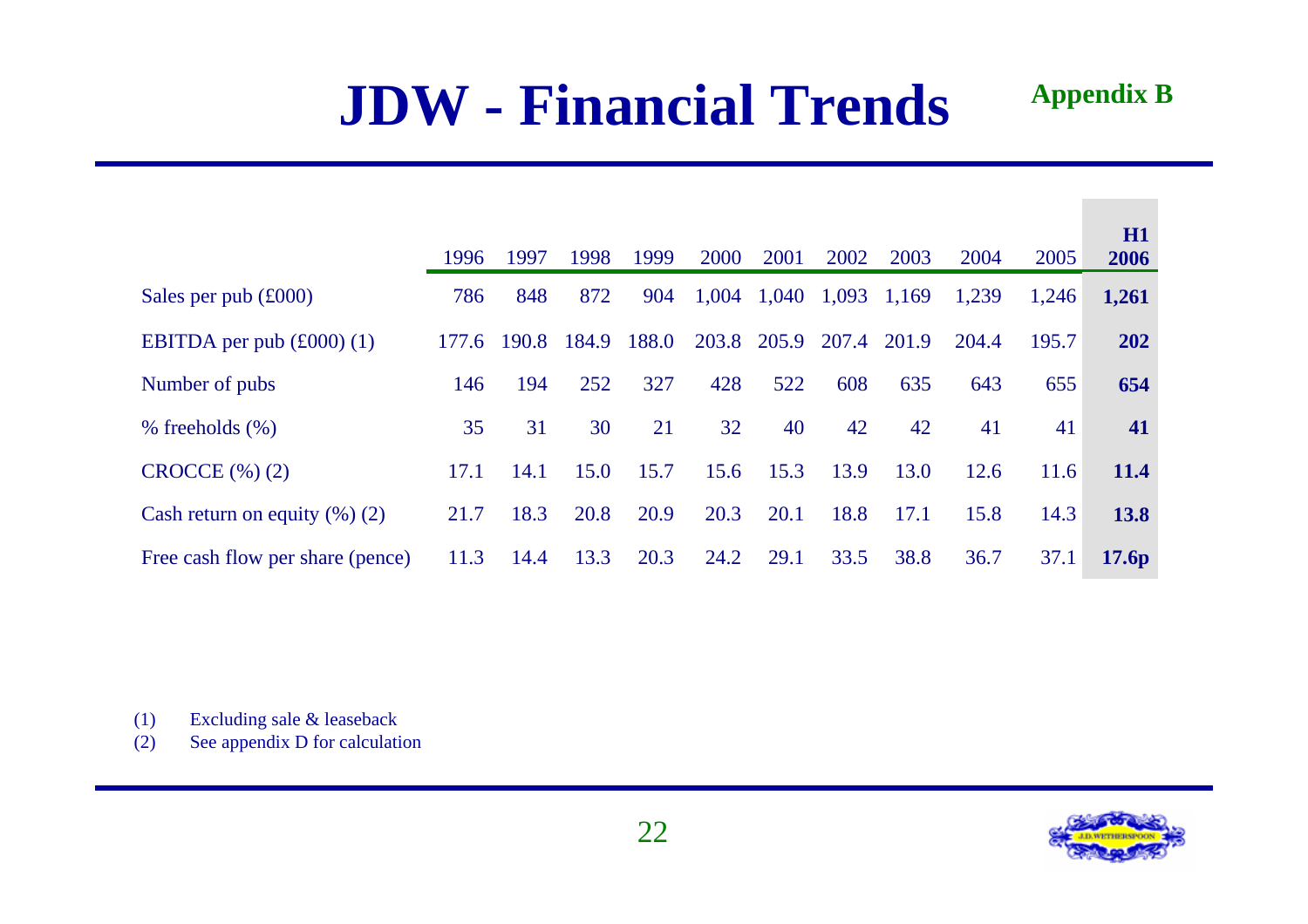#### **Capital Trends**

#### **Appendix C**

|                                    | 1999   | 2000           | 2001           | 2002   | 2003           | 2004   | 2005   | H1<br>2006     |
|------------------------------------|--------|----------------|----------------|--------|----------------|--------|--------|----------------|
| Size $(sq.fit.)$ – openings        | 3,037  | 3,217          | 3,713          | 3,808  | 3,721          | 4,317  | 4,176  | 3,643          |
| Number of openings                 | 84     | 101            | 94             | 87     | 45             | 28     | 13     | $\overline{5}$ |
| % which are freehold               | 58     | 67             | 75             | 53     | 56             | 43     | 54     |                |
| Freehold average cost $(fk)$       | 427    | 465            | 506            | 597    | 511            | 640    | 873    |                |
| Average development cost $(fk)$    | 941    | 1,049          | 1,178          | 1,262  | 1,317          | 1,431  | 1,401  | 874            |
| Average cost per sq. ft.           | 310    | 326            | 334            | 331    | 354            | 331    | 335    | 240            |
| Increase in average cost $(\%)$    | 9      | $\overline{4}$ | $\overline{3}$ | $-1$   | $\overline{7}$ | $-6$   | 5      | 8              |
| Population within 2 miles          | 70,000 | 77,000         | 70,000         | 70,000 | 73,000         | 51,000 | 64,000 | 66,000         |
| Pub openings with beer gardens (%) | 50     | 73             | 62             | 46     | 51             | 54     | 62     | 60             |

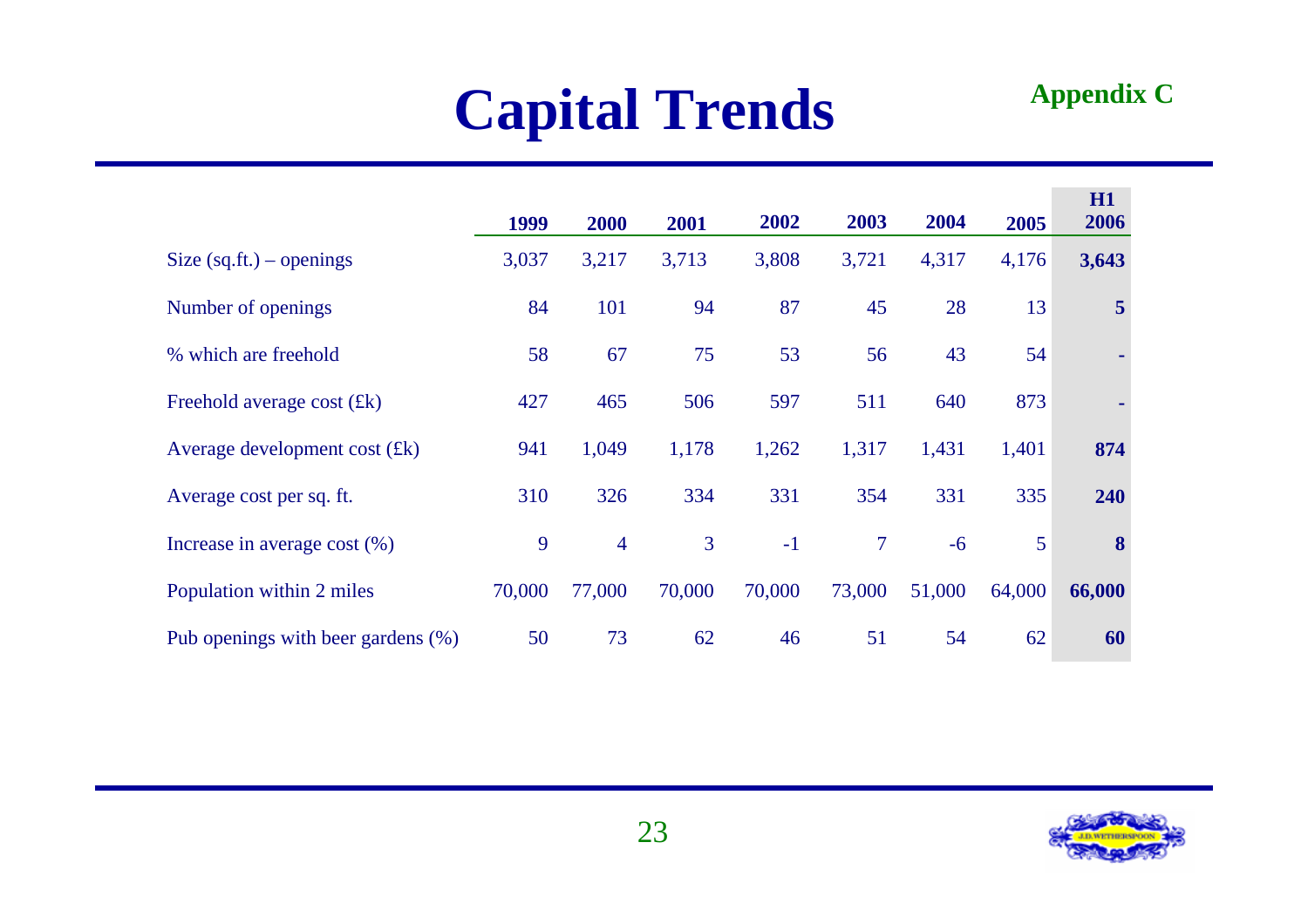#### **ROC/CROCCE/ROE Appendix D1**

|                                                           |     | H1<br>2006<br>£000 | H1<br>2005<br>£000 |
|-----------------------------------------------------------|-----|--------------------|--------------------|
| Profit after tax                                          | (e) | 18,072             | 15,362             |
| Add: interest                                             | (f) | 12,339             | 12,021             |
| Profit pre-interest                                       | (g) | 30,411             | 27,383             |
| Add: deferred tax                                         |     | 908                | 558                |
| Depreciation                                              |     | 21,136             | 22,072             |
| <b>Cash return</b>                                        | (h) | 52,455             | 50,013             |
| • P&L return on capital $[(g)/\text{average}(c)]$         |     | $10.2\%$           | 8.8%               |
| • CROCCE [(h)/average (d)]                                |     | $11.5\%$           | 11.2%              |
| • P&L return on equity [(e)/average (a)]                  |     | 14.0%              | 10.5%              |
| • Cash return on equity $[(h)-(f)/\text{average}(d)-(b)]$ |     | 13.9%              | 13.6%              |
|                                                           |     |                    |                    |